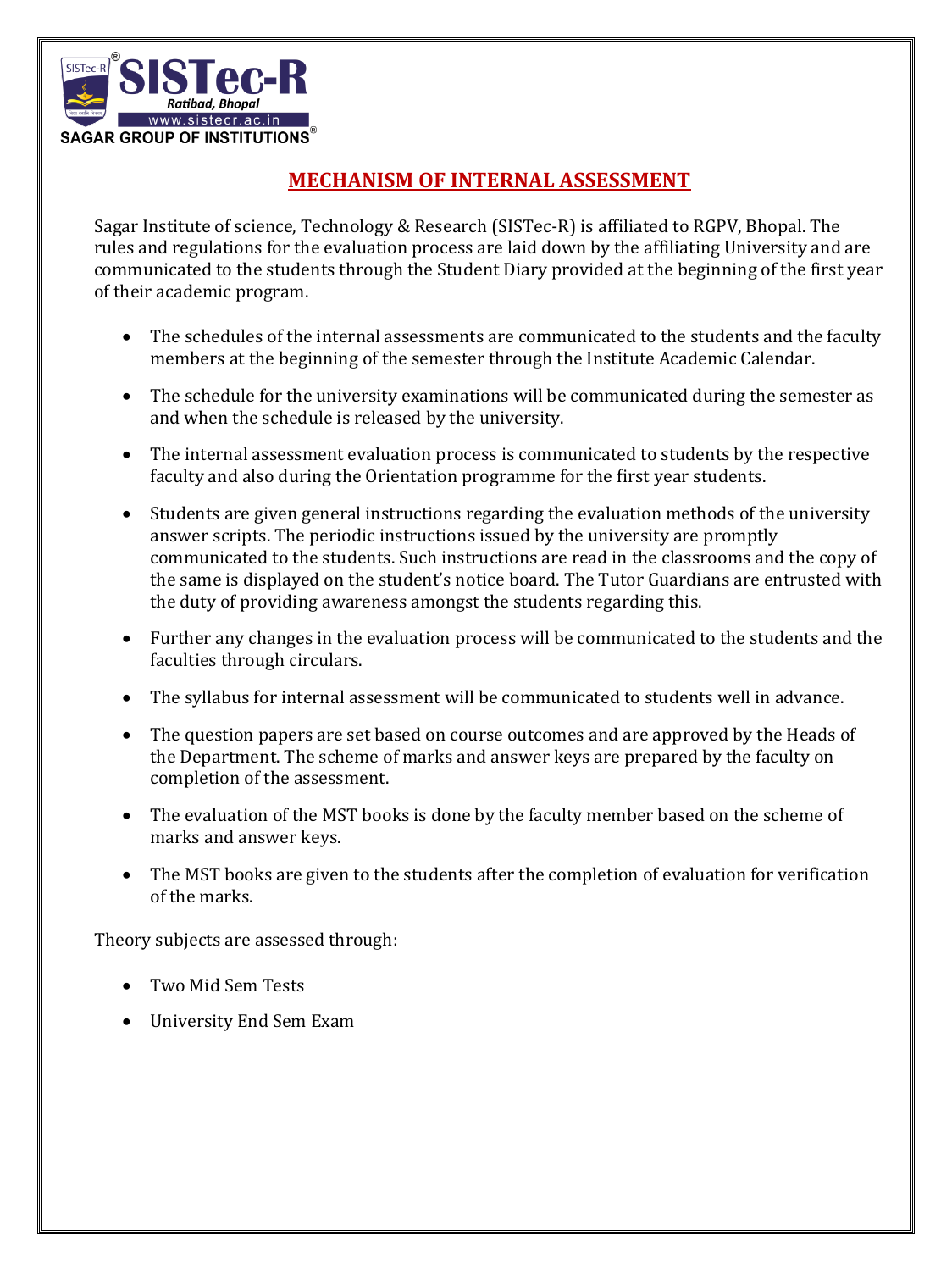• Assignments

Practical subjects are assessed through:

- $\bullet$  Lab Work
- University external lab exam
- Mini projects
- Industrial Training
- Internship

## **B.Tech Courses:**

The following guidelines are framed by RGPV for the allotment of Internal Assessment Test marks for UG students of all semesters admitted under **2017 CBGS scheme:** 

1. Two (2) MST tests are to be conducted for 20 marks each and the final marks shall be the average of two tests for the relevant subject.

2. The remaining 10 marks shall be based on the performance in assignments, seminars, quiz etc.

3. Final IA marks awarded shall be the sum of these two out of maximum of 30 marks.

## **Projects work assessment:**

The project work starts during the end of the seventh semester. Senior faculty members, HOD's and Project Coordinators select one project for each group considering the quality, relevance and the university norms.

Students submit 3-5project abstracts to the department project coordinator along with their project group members and area of interest.

The list of previous year projects is displayed in the notice board which ensures no repetition of project work and also encourages students to enhance the previous work.

Faculty members encourage students to do in-house projects. They will be provided with the necessary hardware and software support. The project assessment is done through:

- Three Internal project reviews
- Final external university project review

Students are encouraged not only to display their projects in "National Level Project Expo" but also to present their project ideas in conferences and also publish papers in Journals.

## **Seminar Assessment:**